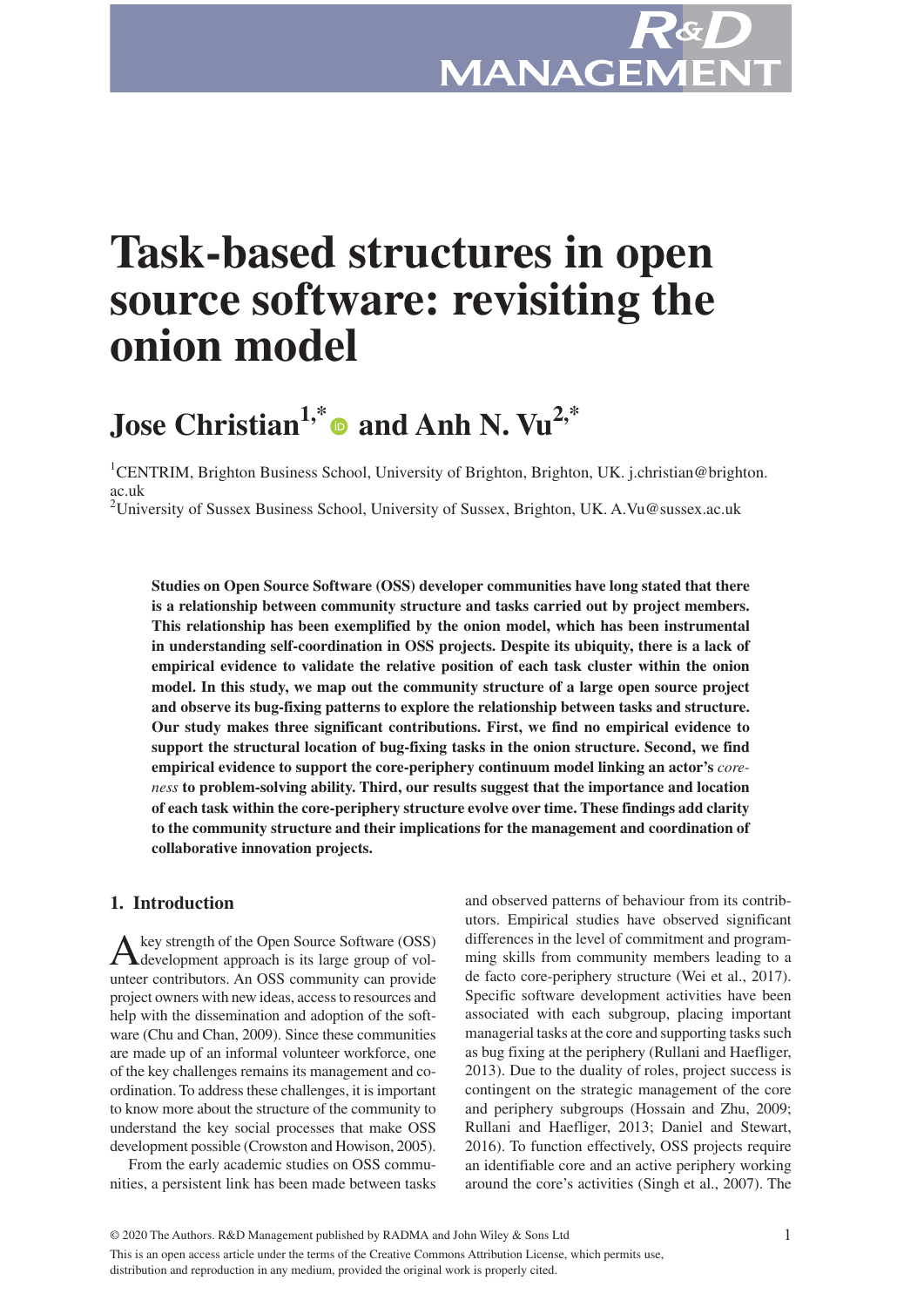|                        | Interaction                                                                                                                                    | Code development                                                                                                                                                |
|------------------------|------------------------------------------------------------------------------------------------------------------------------------------------|-----------------------------------------------------------------------------------------------------------------------------------------------------------------|
| Social group construct | Social network, user<br>community                                                                                                              | Community of practice, team, technical<br>community                                                                                                             |
| Information space      | Mailing list or forum                                                                                                                          | Repository                                                                                                                                                      |
| Scope of tasks         | Related to governance and<br>management                                                                                                        | Related to Software development (such as bug)<br>fixer or active developer)                                                                                     |
| Centrality attainment  | Repeated interaction in<br>discussions                                                                                                         | Quality and quantity of technical contributions                                                                                                                 |
| Representative studies | Lakhani and von Hippel<br>$(2003)$ , Glass $(2003)$ ,<br>Lehmann (2004), Monteiro<br>et al. (2004), Crowston and<br>Howison (2005), Lin (2005) | Fielding (1999), Franck and Jungwirth (2003),<br>Yamauchi et al. (2000), Nakakoji et al.<br>$(2002)$ , Lee and Cole $(2003)$ , O'Mahony and<br>Ferraro $(2007)$ |

|  | Table 1. Approaches to the study of open source |  |  |  |  |  |  |
|--|-------------------------------------------------|--|--|--|--|--|--|
|--|-------------------------------------------------|--|--|--|--|--|--|

Adapted from Christian (2016).

function of OSS community structure models is to understand the characteristics of the core-periphery subgroups and their role in the development process.

The onion model is a widely used task-based structure emphasising differences in participation, skill and importance between subgroups conducting specific tasks. Through the onion model, studies have been able to explain and understand community dynamics in OSS development (Crowston and Howison, 2005; Jensen and Scacchi, 2007; Jergensen et al., 2011; Nakakoji et al., 2002; Wei et al., 2017). Empirical studies have used the onion model as a framework for identifying developers' progression within and between open source communities (Jensen and Scacchi, 2007; Jergensen et al., 2011). This progression has helped to explain how individuals join projects and specialise in tasks, shedding light on our understanding of coordination and governance in self-organising communities (Madey et al., 2004; de Laat, 2007; Dahlander and O'Mahony, 2011). These studies consider the onion model as a symbolic representation of the decentralised Bazaar style of governance proposed by Raymond (1998) where each 'layer' of the onion represents both a group of individuals carrying out a given task and the importance of each task in the development process.

Despite the onion model's ubiquity in OSS community studies, there is a lack of empirical evidence to validate the position of each task cluster within the onion model. What has yet to be identified, is whether there is a relationship between community structure and tasks. This study seeks to address this gap by answering the following three research questions: (1) Do peripheral developers specialise in bug fixing? (2) Is there a relationship between centrality and bug fixing? and (3) Do tasks-based structures change over time?

To address these questions, we map out the community structure of the LLVM open source project and observe its bug-fixing patterns to identify the relationship between structure and tasks. First, unlike the onion model's implied boundaries between task clusters, we find that developers, regardless of their position within the community, engage in bug fixing activities. Second, our results validate previous studies that found a relationship between an individual's centrality and their ability to carry out problem-solving tasks. Third, we observed a change in bug-fixing patterns over time, suggesting that task-related structures and patterns of contributions evolve over a project's life cycle.

## **2. Conceptual background and hypothesis development**

While the underlying principle of the onion model is based on the concept of a core-periphery structure, it is important to first be clear about its definition and scope. There are two dominant approaches for identifying core-periphery structures in OSS communities, one that focuses on discussions around the management of the project, and the second that focuses on technical contributions made to the project (see Table 1). These approaches emerge from the sources of data utilised, mailing lists and repositories, and often result in different sets of tasks (Sack et al., 2006; Crowston et al., 2012; Christian, 2016). When obtaining data from discussion spaces, such as mailing lists and forums, the emphasis is on managerial and coordination tasks. On the contrary for obtaining data from technical spaces, such as repositories and bug trackers, the emphasis is on software development tasks.

The dominant approach in the study of OSS communities is to focus on technical contributions, with the rationale being that without software production there would be nothing to study (Crowston and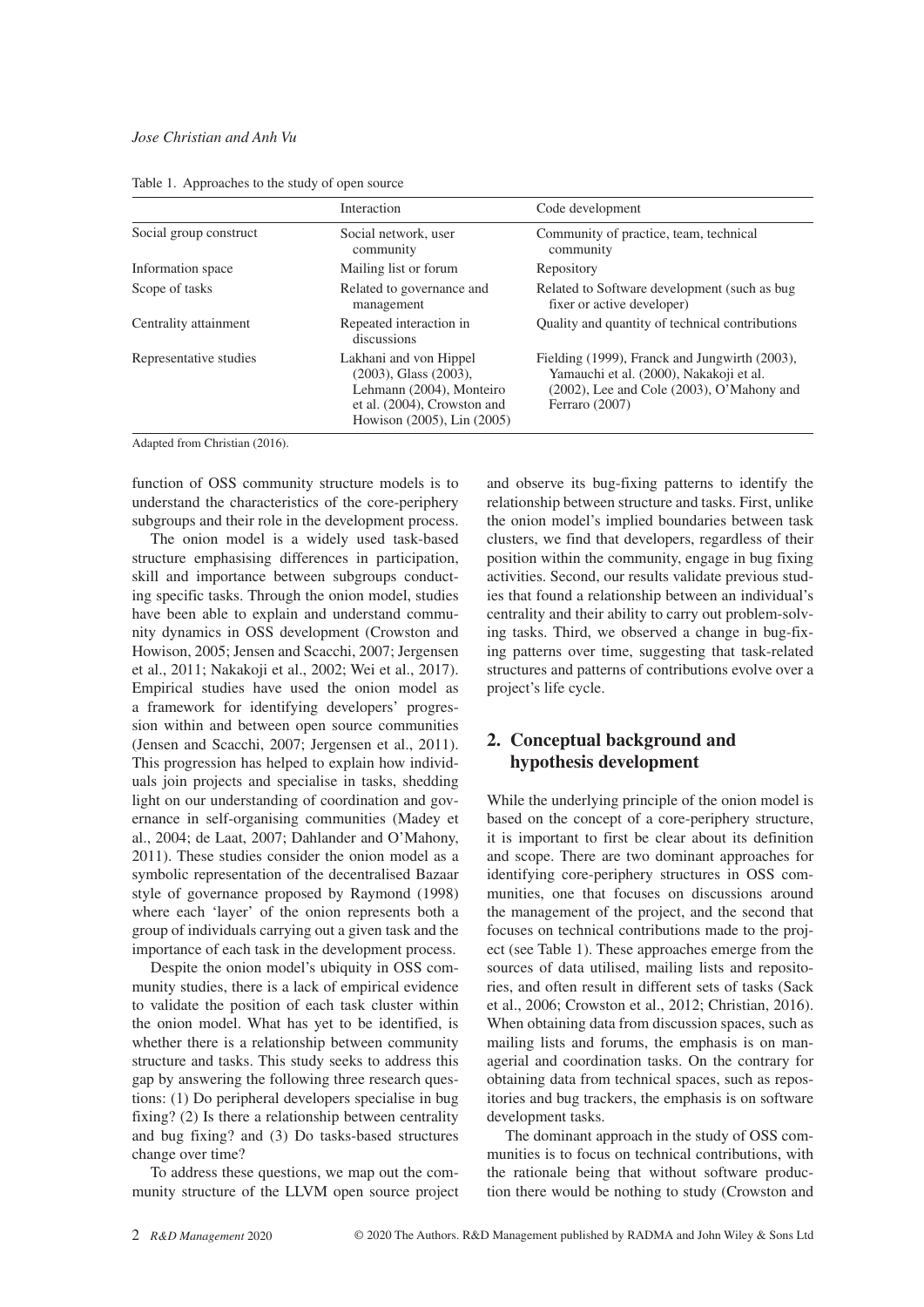Howison, 2005; Crowston et al., 2012). Through this approach, an actor's position in the core-periphery structure is defined by both quantity and quality of technical contributions made to the project (Fielding, 1999; Yamauchi et al., 2000). OSS communities consist of a small group of highly skilled programmers at its core and a much larger group of average programmers at its periphery (Cox, 1998; Raymond, 1998; von Krogh et al., 2003). The difference in skill levels can lead to task specialisation, where those in the core will typically carry out tasks requiring higher levels of skill, while the majority will contribute through low-skilled tasks (Lakhani and von Hippel, 2003). This core-periphery structure has been instrumental in explaining self-coordination in OSS projects, where 80% of activities are carried out by a small number of individuals (Mockus et al., 2002), therefore, reducing coordination cost (Crowston et al., 2006).

In this section, we discuss three concepts that can help explain the relationship between tasks and community structure in OSS development. Frist, we discuss the intuitive onion-like structure widely used in the open source literature, where the community is divided into task-related groups with different levels of commitment, skills and importance. We then discuss the core-periphery as a continuum where an actor's level of centrality determines their ability to carry out specific tasks. Finally, we look at the evolution of tasks in relation to a project's life cycle. From these areas we develop three hypotheses.

#### *2.1. The onion model and OSS tasks*

The onion model remains the dominant interpretation of the link between task and community structure in open source development (Jergensen et al., 2011). Nakakoji et al. (2002) first created an onionlike structure by placing eight development tasks within the core-periphery structure. The onion model has since been extended to include a wider range of tasks such as documentation (Rullani and Haefliger, 2013), design (Bach and Twidale, 2010) and infrastructure maintenance (Christian, 2016). The list of tasks are often identified at the project level and include tasks from both discussion and implementation spaces (Barcellini et al., 2014). The order in which the tasks are arranged is based on a number of factors such as technical complexity of the task (Lakhani and von Hippel, 2003), relative size of the group carrying out that task (Mockus et al., 2002) and a group's influence in the project (Crowston and Howison, 2006; Kilamo et al., 2012). Table 2 provides a list of these activities, their implied structural position, and their space of action. Core-periphery

clusters, and their related tasks, are often regarded as mutually exclusive due to their distinct levels of commitment, technical skill, knowledge and access to resources (Mockus et al., 2002; Nakakoji et al., 2002; Lee and Cole, 2003; Jergensen et al., 2011; Scacchi, 2004). Unlike those listed in Table 1, this list includes activities from both information and implementation areas.

When focusing on technical contributions, the onion model is useful for understanding how OSS development communities function (Nakakoji et al., 2002; Crowston et al., 2006; Jergensen et al., 2011; Kilamo et al., 2012). The onion model provides a useful road map for a developers' progression from the peripheral contributor to core member as they get recognition within the community (Ye and Kishida, 2003; Kilamo et al., 2012). The onion model places managerial roles at the core of the structure, showing that coordination of a large volunteer workforce is achieved by centralising decision-making (Scacchi, 2004). The bug fixing process in particular uses the onion model to exemplify the required coordination between most development tasks in order to succeed (Crowston and Scozzi, 2008). It is these tasks and processes that set it apart from traditional closed source development, and therefore, help highlight the key strengths of the OSS development model.

Through the use of the onion model, empirical studies have observed co-dependency between tasks, where core and peripheral groups have complementary roles (Cox, 1998; Raymond, 1998; Rullani and Haefliger, 2013). For instance, while those in the core have both the skill and influence to implement new software features, they rely on a large diverse group of peripheral developers for minor improvements to the software (Crowston and Howison, 2005; Crowston et al., 2006; Jensen and Scacchi, 2007; Jergensen et al., 2011; Wei et al., 2017). From the early literature on OSS development, studies have consistently associated peripheral contributors with bug-fixing tasks for a number of reasons, from leveraging economies of scale and scope (Hienerth et al., 2014) to the relatively low complexity of solutions (Lakhani and von Hippel, 2003). This leads to our first hypothesis:

#### H1: *Peripheral developers contribute more bug fixes than core developers.*

This first hypothesis is developed based on the established relevant literature and may appear intuitive without additional information. Nevertheless, it constitutes an important part of our study, a main aim of which is to provide empirical evidence on the theoretical literature. To the best of our knowledge, our study is the first to do so.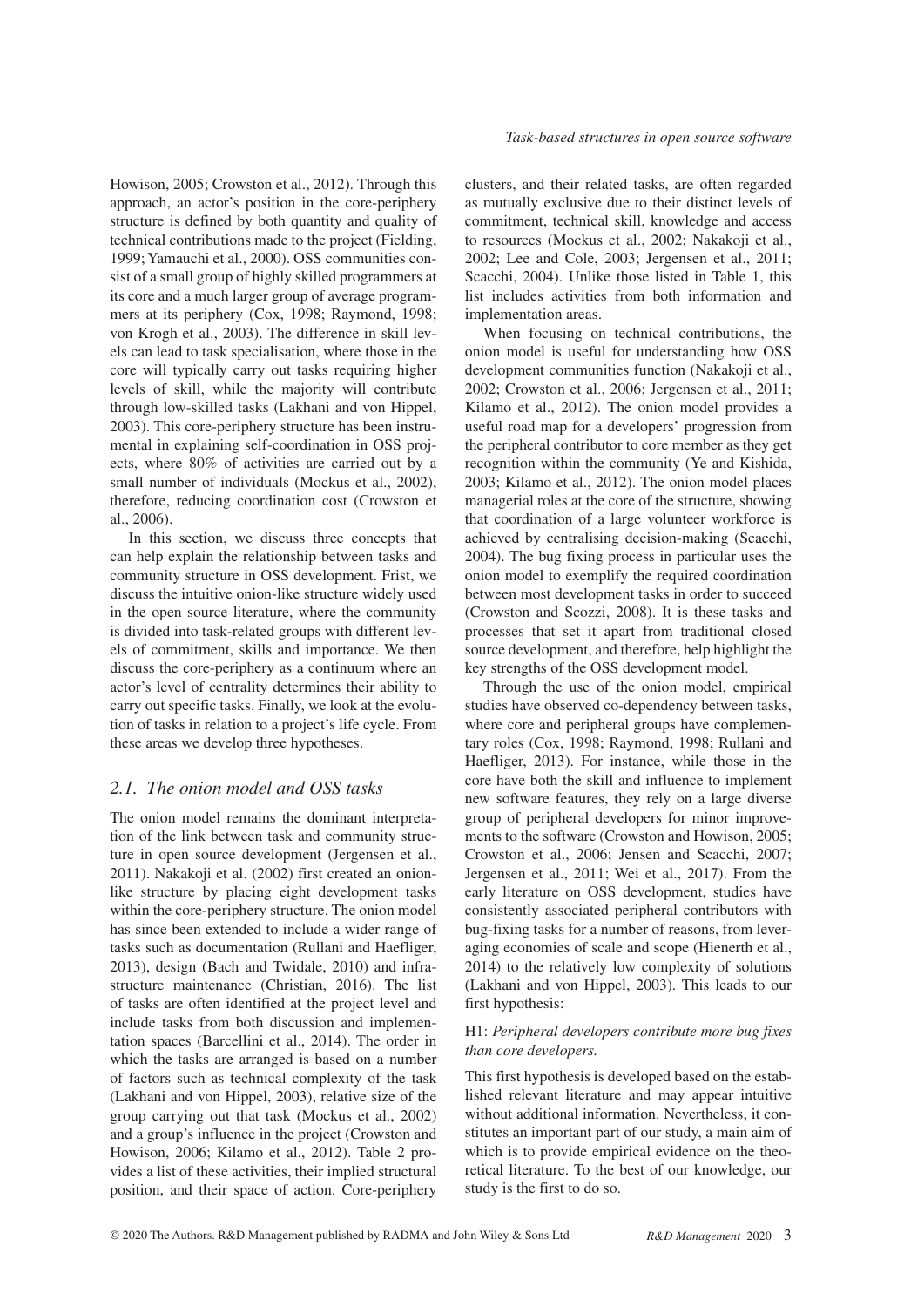| Structural position | Role                     | Description                                                                                                                    | Primary area of<br>interaction                                    |
|---------------------|--------------------------|--------------------------------------------------------------------------------------------------------------------------------|-------------------------------------------------------------------|
| Core                | Project leader           | Includes project owners, initiators, commu-<br>nity administrators and project managers                                        | Private communication<br>channels                                 |
|                     | Core member              | Guiding and coordinating development<br>efforts                                                                                | Private communication<br>channels                                 |
|                     | <b>Active Developers</b> | Regular contributors to the project through<br>new features and bug fixes                                                      | Repository                                                        |
| Periphery           | Peripheral developers    | Casual contributors to the project through<br>new features and bug fixes                                                       | Repository                                                        |
|                     | Bug fixers               | Specialised in bug fixes                                                                                                       | Repository and bug track-<br>ing tools                            |
|                     | Bug reporters            | Specialised in reporting bug fixes                                                                                             | Bug tracking tools                                                |
|                     | Active users             | Users of software who may contribute<br>through low-skilled activities such<br>as documentation and user-to-user<br>assistance | Social media, official and<br>unofficial forums and<br>wikis      |
|                     | Passive users            | Users of the software who do not contribute<br>to the project                                                                  | Reading list, blogs, social<br>media, official project<br>website |

Table 2. Task-oriented roles in OSS development (Nakakoji et al., 2002; Jensen and Scacchi, 2007; Jergensen et al., 2011; Barcellini et al., 2014; Christian, 2016)

## *2.2. The core-periphery continuum*

A second approach to the study of task-based community structure utilises social network theory to measure the relationship between centrality and problem-solving ability. As with the onion model, the social network approach acknowledges the division of labour between the core and periphery, highlighting differences in influence and access to information needed to carry out specific tasks. For instance, core actors have the highest level of influence in a network and can mobilise resources (Uzzi, 1997; Wasserman and Faust, 1999; Perry-Smith and Shalley, 2003), but often exhibit low levels of information heterophily which limits their ability to solve problems (Granovetter, 1973; McPherson et al., 2001; Burt, 2004; Schilling, 2005; Hargadon, 2006). In contrast, peripheral actors have access to external sources of information and are more likely to introduce novel ideas (Becker, 1970; Perry-Smith and Shalley, 2003; Lakhani, 2006) but lack the influence to implement these solutions (Cattani and Ferriani, 2008; Dahlander et al., 2008). The differences in characteristics create a duality of core and peripheral roles, where the core relies on the periphery for novel ideas and the periphery relies on the core for implementation.

With the duality of the core and periphery being critical for OSS project success and survival, it is important to distinguish one form the other to manage each group accordingly (Crowston et al., 2006; Rullani and Haefliger, 2013). A key challenge emerges, however, when trying to empirically identify where one group ends and the other begins. Citing similar measurement limitations in network theory, Borgatti and Everett (1999) propose a continuous model which sees the core-periphery structure as a continuum rather than a dichotomy. In their continuous model, each actor is given a 'coreness' level between 0 and 1 as a measurement of a node's proximity to the core, with 1 being the closest and 0 being furthest away.

Utilising the continuous model, studies have explored the relationship between coreness and problem-solving ability in online communities. These studies confirm that while access to external knowledge has a singificant impact on innovativeness (Dahlander and Frederiksen, 2012), peripheral developers still rely on core members to have their contributions approved and implement (Crowston and Scozzi, 2008). While these studies echo the findings made with the onion model, the core-periphery continuum can provide further detail about the relationship between tasks and structure by focusing on an actor's relative position in a network rather than generalising at the task cluster level. Removing the task clusters makes it possible to explore the balance between core and peripheral characteristics needed to facilitate problem solving.

Indeed, Cattani and Ferriani (2008), found that individuals located between the core and periphery (semi-peripheral actors) are often more innovative due to their proximity to both core and peripheral actors. Dahlander and Frederiksen (2012) find an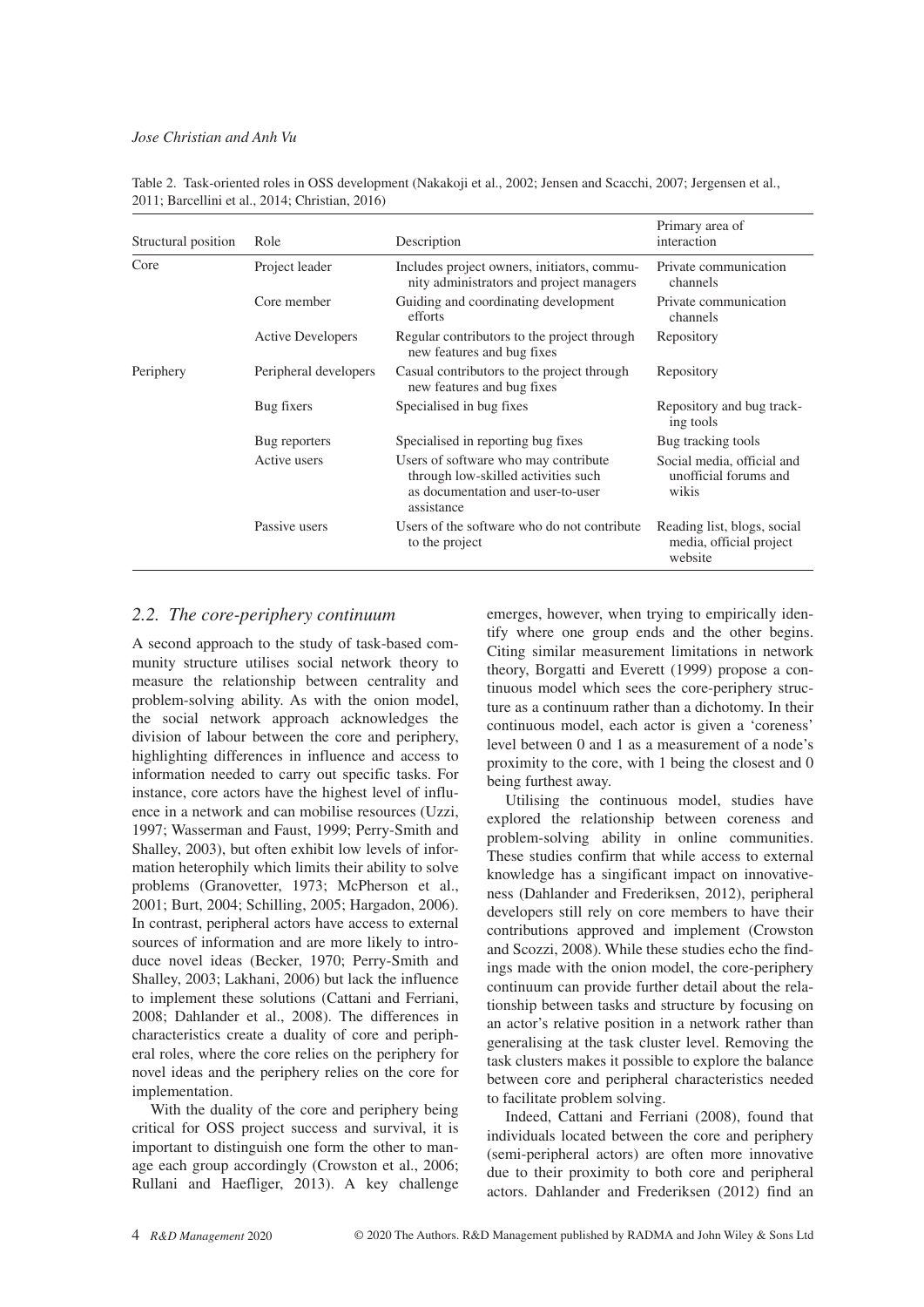inverted U-shaped relationship between coreness and innovation, noting that semi-peripheral actors have access to external sources of information and have the social capital to mobilise resources internally. Figure 1 explains the relationship between an actor's coreness and their innovativeness. Problem-solving tasks such as bug fixing may, therefore, be best carried out by individuals located in the semi-periphery and not the periphery as the onion model suggests. We therefore argue that bug fixing activities, as with other innovative activities, will exhibit the same inverted U-shaped relationship between coreness and innateness as shown in Figure 1. This leads to our second hypothesis:

H2: *There is an inverted U-shaped relationship between an individual's 'coreness' and bug fixing contributions.*

## *2.3. Task and structure evolution in OSS development*

The third approach looks at the evolution of OSS tasks and structure over time, focusing on changes in an individual's position within the community's structure. For instance, empirical studies have outlined a 'joining script' where individuals move from the periphery to the core through their contributions to the project (Jergensen et al., 2011; von Krogh et al., 2003). The joining script emphasises the attainment of centrality by individuals as they develop new skills and knowledge through participation (Barcellini et al., 2014). The change in roles is based on the learning process of each individual and the current understanding of legitimate peripheral participation and situated learning (Lave and Wenger, 1991). These observations, however, rely on a static view of OSS



Figure 1. The relationship between coreness, heterophily, community influence and innovativeness. The closer a node is from the core (1), the higher the level of influence and the lower their access to multiple sources of information (heterophily). The further a node is from the core (0), the lower the level of influence and higher level of heterophily. Innovativeness increases as nodes achieve a balance of influence and heterophily.

community structure, where task-related clusters are permanent while individuals move between them.

It is important to take into account the stage at which an OSS project is, and the effect this may have on the tasks required. For instance, OSS projects often begin with an initiation stage where an individual is typically motivated by a 'personal itch' (Wu and Lin, 2001), leading to the creation of a working prototype (Mockus et al., 2002), and then, to its public release (Jergensen, 2001). Collaborative development will only begin once the working code is released to the public, leading to the emergence of a number of different tasks, such as general development, software testing and bug fixing (Saini and Kaur, 2014). It is after the public release of the software, and the community of users reaches critical mass, that the project moves from a centralised 'cathedral' structure to a decentralised 'bazaar' structure (Capiluppi and Michlmayr, 2007). A project's onion-like structure, and the tasks in them, may, therefore, change over time as the project progresses through each stage in its life cycle.

While each OSS project will have its own development methodology and life cycle (Tiwari, 2011; Saini and Kaur, 2014), there is a general agreement that some tasks become critical at different stages (Jergensen, 2001; Wu and Lin, 2001). When comparing OSS project life-cycles, a significant number of these studies place bug fixing activities later on in the process (Saini and Kaur, 2014). What this means is that, once the project enters a decentralised model and more people participate, these new entrants will begin to contribute as bug fixers. It is in this last step that we see that bug fixing happens at a much later time than the general commits. This therefore leads us to our third hypothesis:

#### H3a: *Bug fixing activities will increase over time.*

#### H3b: *Bug fixing contributions by the peripheral cluster will increase over time.*

It is worth noting that as we are using data from a single project, the generalisability of our results will be limited. Our findings, thus, should be interpreted within the context of LLVM to gain insights about our data. Caution is needed if they are applied to other OSS projects.<sup>1</sup>

#### **3. Methods**

#### *3.1. Research design*

The objective of this study is to improve our understanding of the relationship between community structure and tasks by addressing the following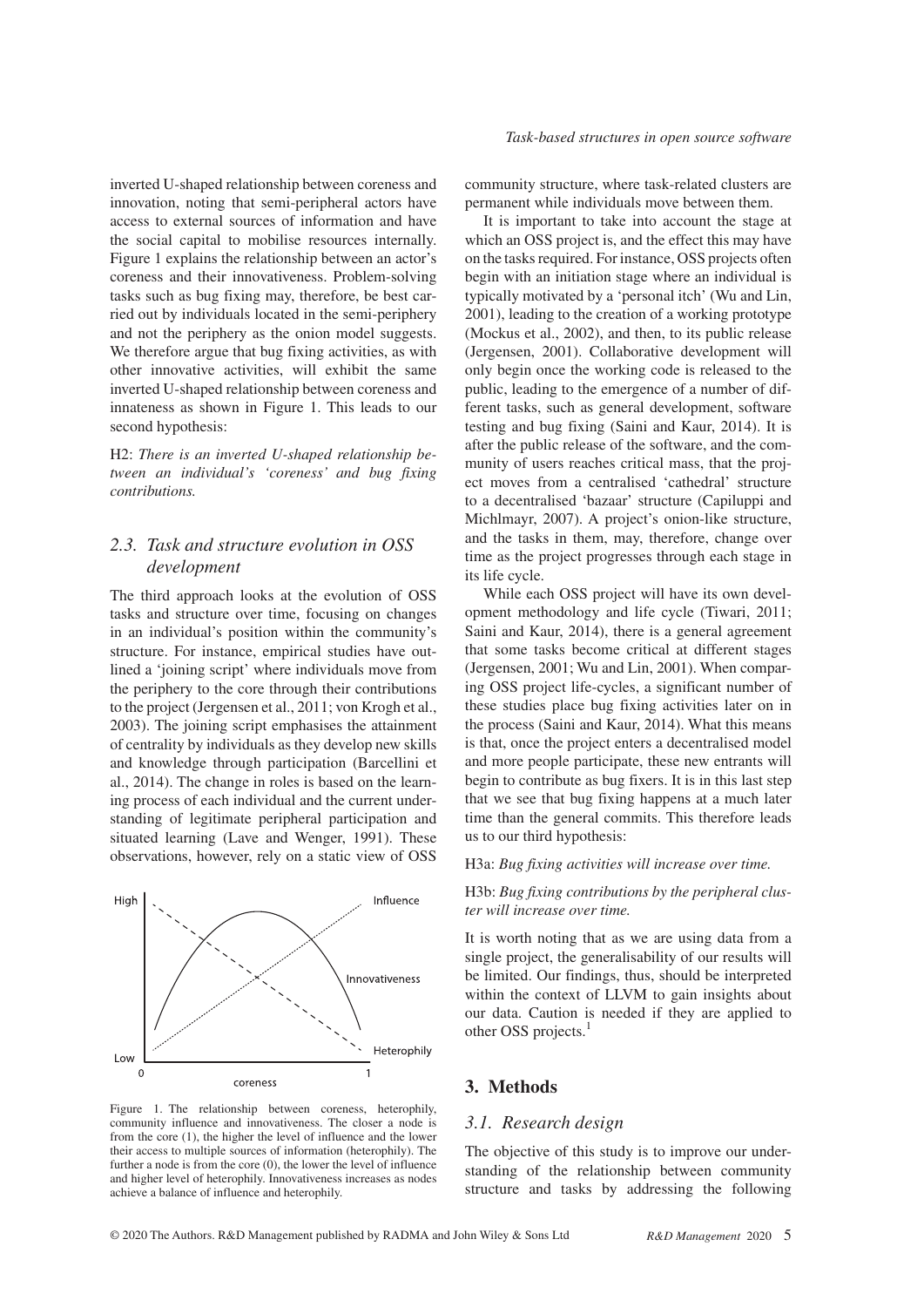

Figure 2. LLVM schema, adapted from Lattner (2008). Frontend language-specific inputs represent separate open source projects.

research questions: (1) Do peripheral developers specialise in bug fixing? (2) Is there a relationship between centrality and bug fixing and (3) Do tasksbased structures change over time?

To address these questions, we employ a Type 1 single case study approach, utilising a critical case to challenge current dominant understanding (Yin, 2018). In selecting a single case study approach, our research follows the dominant approach in OSS community studies (Crowston et al., 2012). Due to their online nature, OSS projects provide the researcher with rich contextual and historical data (von Hippel, 2005; Yin, 2018). We rely on technical contributions as the primary data source for calculating community structure and identifying bug fixing contributions. This is because, as Jergensen et al. (2011) found, there is a significantly small incidence of developers progressing from the social to the technical areas. Hence, for the purpose of this study, the boundaries of the community structure set around the repository as previously explained in Section 2.

#### *3.2. Case selection*

We selected the LLVM open source project as our critical case due to its wide adoption, the high levels of firm involvement, and the rich availability of data. As with the Linux project, the LLVM receives a large percentage of technical contributions from large firms such as Apple and IBM (Bieneman and Barton, 2019). The project was classified as one of the most popular projects on GitHub in 2018 and its repository log consists of 163,726 commits spanning a period from May 2003 to April 2018, when the data were collected.

LLVM is a compiler infrastructure project that provides a set of tools to turn high level code into machine code. It began as a Post Graduate project by Chris Lattner, along with his supervisor Vikram Adve, with the first working version being released on October 2003 under the University of Illinois at Urbana-Champaign's open source licence. While Lattner originally did not expect the project to be popular in the OSS community (LLVM, 2007a), it received significant commercial interest from the start, with representatives from Apple, Google, Adobe, HP and Cisco attending the first LLVM developers' conference in 2007 (LLVM, 2007b). Lattner has since gone on to work at Apple, focusing exclusively on integrating LLVM into their internal compilers, leading to its current use on all of Apple's operating systems.2

The project implements a new approach in the design of software compilers by applying the intermedia representation (IR) technique in production level compiling (Lattner, 2008). The structure of an LLVM-based compiler can be divided into three key sections, the front, middle and back end (Figure 2). The frontend generates the IR. Second, the middle part analyses and optimises the code in the IR file. Third, the backend transforms the IR into machine code (Chisnall, 2017). Since the end result relies on an IR file, this approach provides developers with the flexibility to use any frontend programming language. Given this level of flexibility, firms have implemented the LLVM tools to create their own compilers. Some of its users include SONY for their PlayStation 4 games, Adobe for their Hydra Language and Intel for the Open Computing Language (LLVM, n.d.).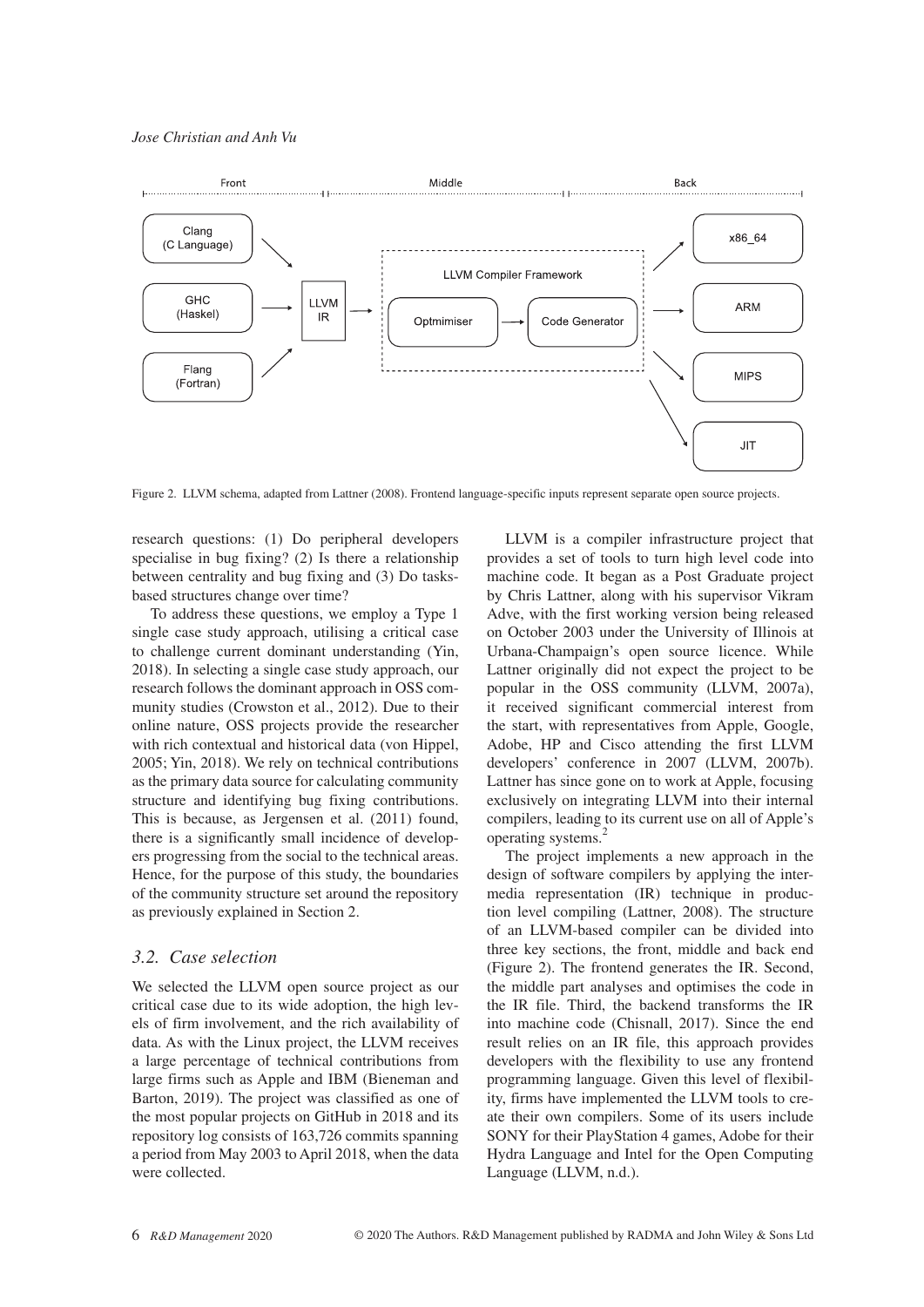## *3.3. Data collection and data sets*

The Git software tool was used to download the repository and extract the project's log. For the purpose of this study, the metadata extracted from the project's log was limited to the date of the commit, its author's email address and its description. During the extraction of the log, data cleaning was required in order to remove double entries and maintenance activities such as code merges. This resulted in a total of 163,726 submission to the repository by a total of 998 unique developers.

From the cleaned project log, two data sets were created. The first one is a contribution data set containing a list of all 163,726 changes to the repository, along with the date, title and classification (general contribution or bug fix). The second one is a user data set containing a list of all 998 developers along with their total number of general contributions and bug fixes.

A supervised machine learning decision tree (Zhang, 2004) algorithm was used to classify each contribution as either a general contribution or a bug fix. Our approach was inspired by that of Sandusky et al. (2004), where we use regular expressions to identify bug fixes by searching for generic term like 'fix\*' and 'bug\*' in the commit description. The first set of results was checked manually for accuracy and an initial training set was created. A wider set of keywords was extracted from the training set and the search process was repeated once more. The process of identifying new key words, expanding the dictionary, and conducting the search was repeated several times until no new entries were identified. A sample of new search results was manually inspected after each search to ensure accuracy of results. Within the search, a decision tree was used to identify descriptions that would result in false positives, such as 'Do not fix' or 'this is a bug free implementation'. Our algorithms were written in Python and utilised NTLK (Bird et al., 2009) for language analysis.

#### *3.4. Data analysis*

Utilising the user data set, we created two conceptualisations of the core-periphery structure. First, using Bradford's Law of Scatter (Bradford, 1934; Crowston et al., 2006; Wei et al., 2017), we classify all developers into three main clusters: the periphery (here referred to as *bl1*), the semi-periphery (*bl2*) and the core (*bl3*). Second, we then calculated each developer's coreness index (*CI*) (Borgatti and Everett, 1999) by applying the Lorenz Curve calculation to the total number of contributions (general contributions and bug fixes) made to the project. The Lorenz curve plots income distribution in a given population (Gastwirth, 1971) and is used to calculate the GINI coefficient which measures

Table 3. Example application of the Lorenz curve calculation to get the coreness index

|        | c   | $\bm{p}$ | <i>cpc</i> (coreness) |
|--------|-----|----------|-----------------------|
| Node 1 | 24  | 0.024    | 0.024                 |
| Node 2 | 34  | 0.034    | 0.058                 |
| Node 3 | 345 | 0.347    | 0.405                 |
| Node 4 | 236 | 0.237    | 0.642                 |
| Node 5 | 356 | 0.358    | 1.000                 |
|        |     |          |                       |

Where *c* is the number of contributions made by the developer, *pc* is the percentage out of all contributions and *cpc* is the cumulative percentage. We use the *cpc* value as the coreness index. In our example, node 1 is in the periphery and node 5 is in the core.

inequality (Gastwirth, 1972). Both the Lorenz curve and the GINI index have been used to measure participation inequality in open source projectors and determine its core-periphery structure (Lakhani and von Hippel, 2003; Crowston and Howison, 2005; Kuk, 2006). An example of its application to calculate the coreness index is presented in Table 3.

To test hypotheses 1 and 2, we performed an OLS regression analysis of the functional form below on the data set of 998 users:

$$
fixes = \alpha + \beta_1 CI + \beta_2 CI^2 + \gamma length + \varepsilon \tag{1}
$$

where *fixes* is the natural logarithm of the number of fixes,  $CI$  and  $CI<sup>2</sup>$  are the coreness index and its squared term, *length* is the natural logarithm of the number of days the user is active. We include the squared term of the coreness index to allow for its non-linear relationship with the number of fixes. For robustness check, we replace *CI* with *DC*, a dummy variable for each cluster, with  $k = 2$ .

To test hypothesis 3, we performed a panel data analysis of the functional form below on the contribution data set. To obtain this data set, we collate the number of contributions submitted by each user at the different time (days) of submission.

$$
fixes_{i,t} = \alpha + \sum_{k=1}^{K} \beta_k DC_{k,i,t} + \gamma_2 t + \sum_{k=1}^{K} \theta_k DC_{k,i,t} t + \varepsilon
$$
 (2)

where *DC* is a dummy variable for each cluster, with  $k = 2$ , *t* is a time trend, and subscripts *i* and *t* indicate user *i* at time *t*. A random effect generalised least squares regression technique is employed.

#### **4. Results and analysis**

#### *4.1. The periphery and bug fixes*

The first set of results addresses our first research question on whether peripheral developers specialise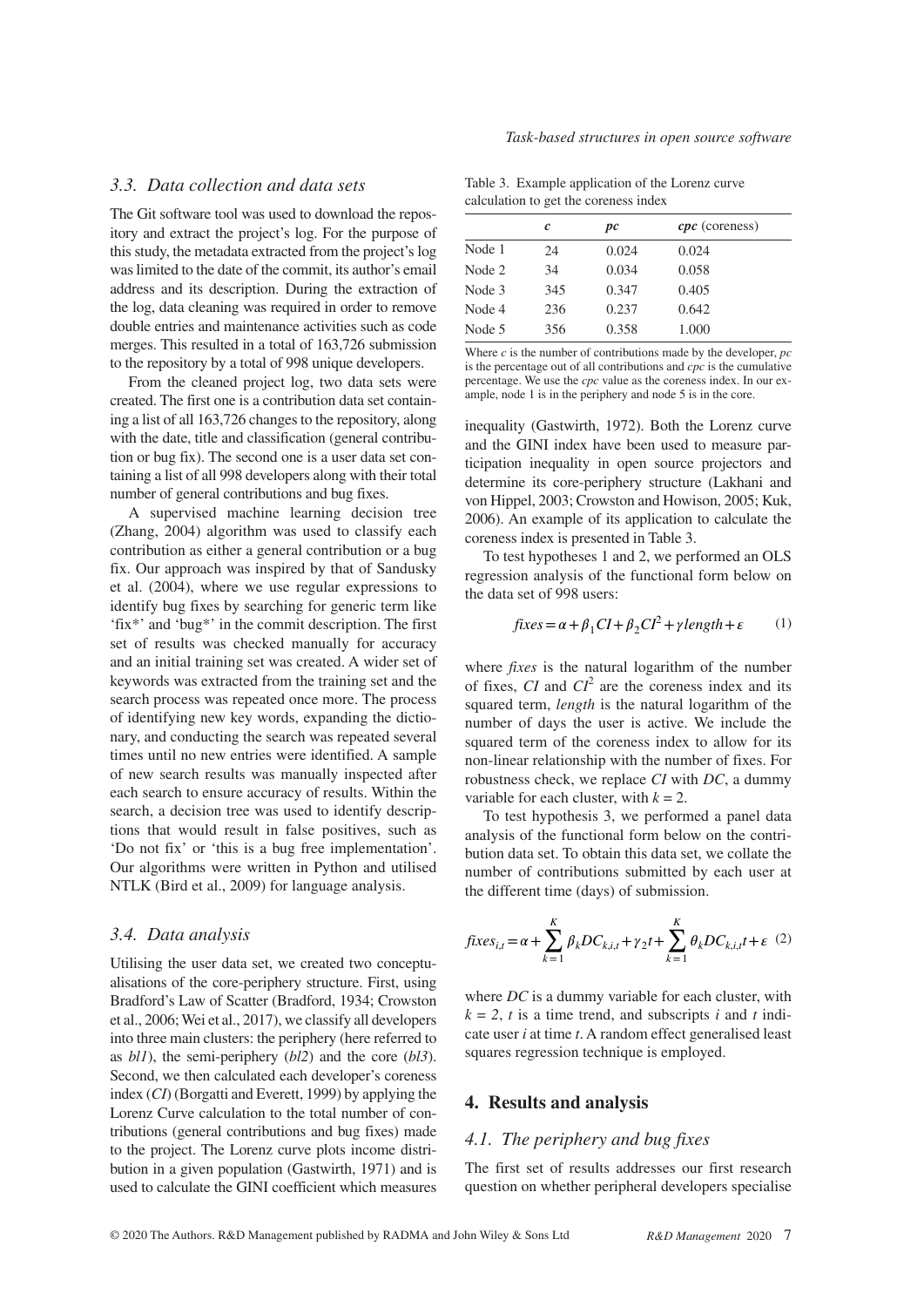Table 4. Descriptive statistics of the LLMV project, with the number of active users, total contributions and fixes for each cluster

| Cluster | Users | Contributions | Fixes          |
|---------|-------|---------------|----------------|
| bl3     | 8     | 54.247        | 9,280 (0.206)  |
| h2      | 39    | 54,604        | 8,818 (0.193)  |
| blI     | 951   | 54,875        | 10,088 (0.225) |
| Total   | 998   | 163,726       | 28,186 (0.208) |
|         |       |               |                |

Where *bl1* is the periphery, *bl2* is the semi-periphery and *bl3* the core.

in bug fixing activities at the cluster level. Table 4 shows the number of developers, the total number of contributions, and the number of fixes for the periphery (*bl1*), semi-periphery (*bl2*) and the core (*bl3*). As with previous studies (Crowston et al., 2006), contributions to the repository are highly centralised, with the eight developers classified as core submitting 54,248 contributions to the repository. The results show that 20.8% of all contributions were classified as being bug fixes. In addition, when looking at bug fixes in general, we see that all clusters engage in bug fixing to a similar extent, between 20% and 25% of their respective contributions.

Due to the way in which the clusters were identified we expected the level of contributions to be similar; roughly 1/3 of the total for each cluster. Based on the literature (Wei et al., 2017), however, there should be a significant difference in bug fixing contributions between the core and the periphery, as core developers may focus on general contributions to the repository while the peripheral developers are set to contribute significantly higher levels of bug fixes. While peripheral developers (cluster *bl1*) did submit a higher number of fixes both in real terms and as a percentage of contributions, all clusters submitted similar proportion of fixes, accounting for around 20% of all contributions. From this first set of results, the difference in bug-fixing patterns between each cluster is not large enough to suggest specialisation.

#### *4.2. Coreness and bug fixing*

For the second set of results reported in Table 5, we can identify whether our data support the first two hypotheses. We used non-linear regression to estimate the relationship between coreness (*CI*) and bug fixing contributions. The parameter estimated of coreness is positive and statistically significant at the 1% level, denoting a positive relationship between coreness and the number of fixes. Therefore, at this point, we can infer that for LLVM, core developers appear to contribute more to the number of fixes,

Table 5. This table reports the OLS regression results of the relationship between coreness and fixes

| Variables       | 1             | $\overline{2}$ |
|-----------------|---------------|----------------|
| CI              | 15.2092***    |                |
|                 | (0.413)       |                |
| CI <sup>2</sup> | $-11.6264***$ |                |
|                 | (0.640)       |                |
| lnlength        | $0.1575***$   | $0.3415***$    |
|                 | (0.009)       | (0.013)        |
| bl2             |               | $2.8442***$    |
|                 |               | (0.162)        |
| bl3             |               | 4.0670***      |
|                 |               | (0.326)        |
| cons            | $0.1078**$    | $-0.1898$ ***  |
|                 | (0.045)       | (0.072)        |
| N               | 998           | 998            |
| R <sub>2</sub>  | 84.63%        | 59.71%         |

User data are used in this analysis. The dependent variable is the log of the number of fixes. Column 1 shows the results with CI. Column 2 shows the results with clusters. *CI* is the coreness index,  $CI<sup>2</sup>$  is the squared value of *CI*, *lnlength* is the log of the number of days the user is active in this project, \_cons is a constant term. Dc2 and dc3 are dummies for users in cluster 2 and 3, respectively, with cluster 3 being at the core. *N* is the number of observation, R2 is the adjusted R-squared, standard errors in parentheses, \*,\*\*,\*\*\*: significant at the 10%, 5% and 1% levels.

which does not support hypothesis 1. This finding reinforces our initial data analysis in Section 5.1, where there seems to be no sharp distinction between the developer groups. This is an interesting result as it shows that it is not always the case that periphery developers are more active in bug fixing compared to their core peers.

Notwithstanding, as the relationship between the two could be non-linear, we need to look at the parameter of  $CI^2$  as well. As in hypothesis 2, we are interested in determining if there is an inverted U-shaped relationship between an individual's 'coreness' and bug fixing contributions. Our results confirm that there is an inverted U-shaped relationship between *CI* and the number of bug fixes, with the vertex of the parabola being at 0.6 (Figure 3). In the main regression analysis (reported in Table 5), we include the squared term of the *coreness* index to account for this non-linear relationship. The coreness threshold which reflects a change in this relationship is 0.654 (see Table 5, column 1). Below this threshold, the higher the index, the larger the number of fixes. Beyond this threshold, the number of fixes decreases corresponding to greater degree of centrality. At this stage, we can confirm that our data support hypothesis 2, and complement the finding related to hypothesis 1. Testing hypothesis 1 alone may not be able to paint the whole picture of the relationship, as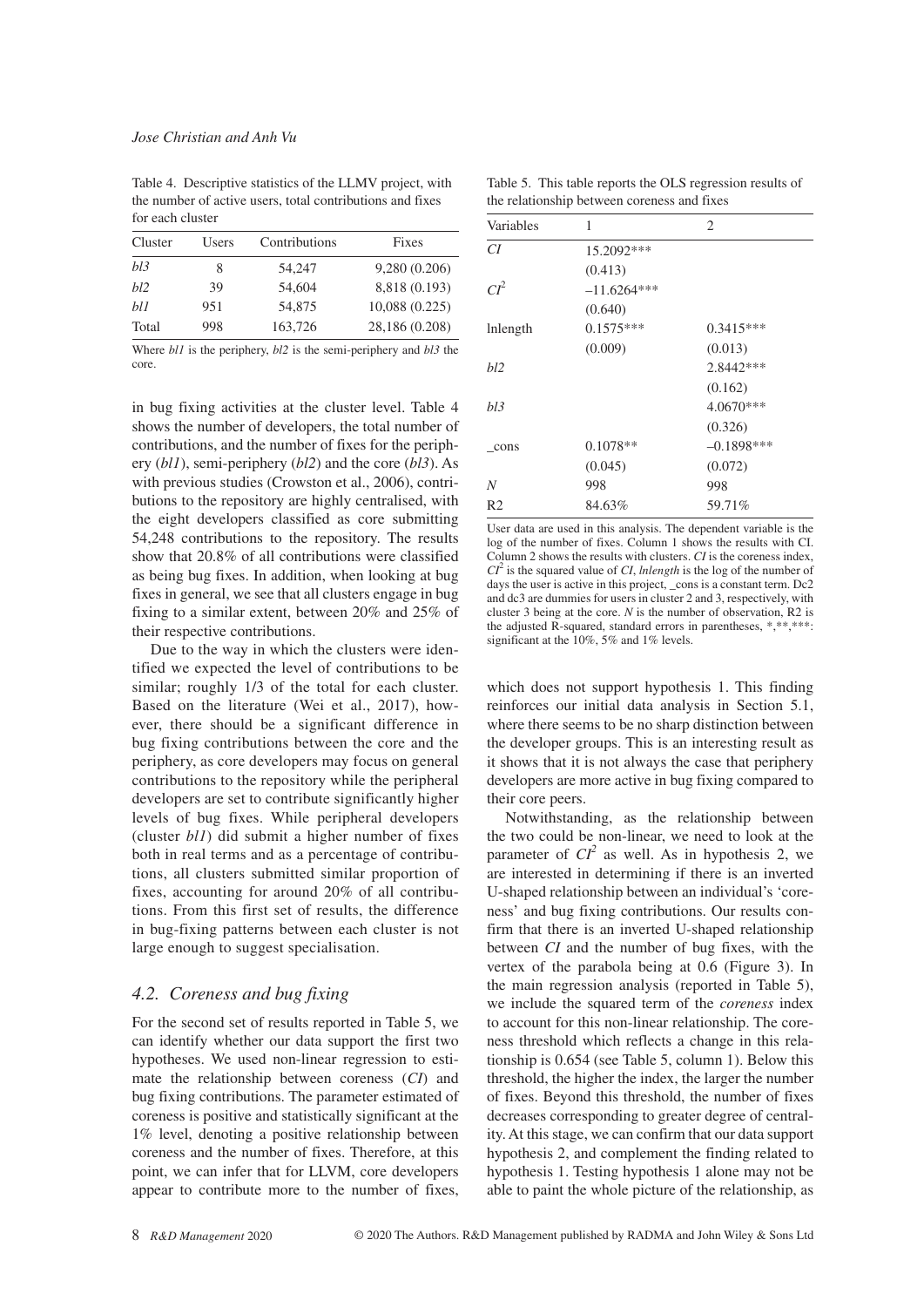

Figure 3. Fitted quadratic regression line of the log of the number of fixes on the *CI*.

at least in LLVM, the non-linear relationship shows that hypothesis 1 is partly supported.

For robustness check, we replace *CI* in model 1 with *DC*, a dummy variable for each cluster, with  $k = 2$ . We obtain the functional form as follows.

$$
fixes = \alpha + \sum_{k=1}^{K} \beta_k DC_k + \gamma length + \varepsilon
$$
 (3)

In column 2 of Table 5, the positive relationship between *coreness* and fixes is confirmed in this model, once again not supporting hypothesis 1. The positive parameters of the cluster dummies reveal that core developers actually contribute more to bug fixing. It is worth noting that, with the dummy variables, we are unable to test for the non-linear relationship in hypothesis 2. Hence, the results should be interpreted together with the coreness index in column 1.

The second set of results is in line with previous studies looking at the relationship between coreness and problem solving (Perry-Smith and Shalley, 2003; Cattani and Ferriani, 2008). Our findings suggest there is also an optimal level of coreness that facilitates bug fixing, located within Bradford's semi-peripheral cluster. There may be two interpretations of this results. The first is that those in the semi-periphery are in an ideal location to be able to understand the software and also have access to novel ideas in order to fix the software, similar to the cosmopolitan cluster as described by Dahlander and Frederiksen (2012). A second interpretation, however, can also be that there is an attainment of centrality, where those in the semi-periphery have been contributing longer to the project, and therefore, have gained

their coreness as a result of their bug fixing activities (Barcellini et al., 2014).

#### *4.3. Bug fixes over time*

For the final set of results, we explore the relationship between the age of the project and the number of fixes being submitted to the repository to see whether tasks evolve over time. While the first set of results focused on a snapshot of the project, here, we explore changes in the number of bug fixes over time. We do this by first investigating whether there are any changes in the total number of bug fixes being submitted to the project over time. Second, we look at changes in bug-fixing patterns at the cluster level to identify whether the prominence of bug fixing changes between clusters.

At the project level, we see that the number of fixes submitted to the project have increased over time in real terms (Figure 4). This increase is in line with both an increase in general contributions and an increase in developers contributing to the project. When taking the number of bug fixes as a percentage of all contributions to the repository, however, we find an increase during the first half of the project's life cycle, and a decrease thereafter. The second half of LLVM's life cycle may have dominated the first one, as Table 6 also reports that overall, the number of fixes decreases over time. The result is statistically significant at the 1% level, although the economic impact is rather trivial. Hence, hypothesis 3a is not supported by LLVM's data. These results suggest that the project may have entered a different stage in its life cycle which may require fewer bug fixes. This change in stage may also signal a change in the prominence of bug fixing activities.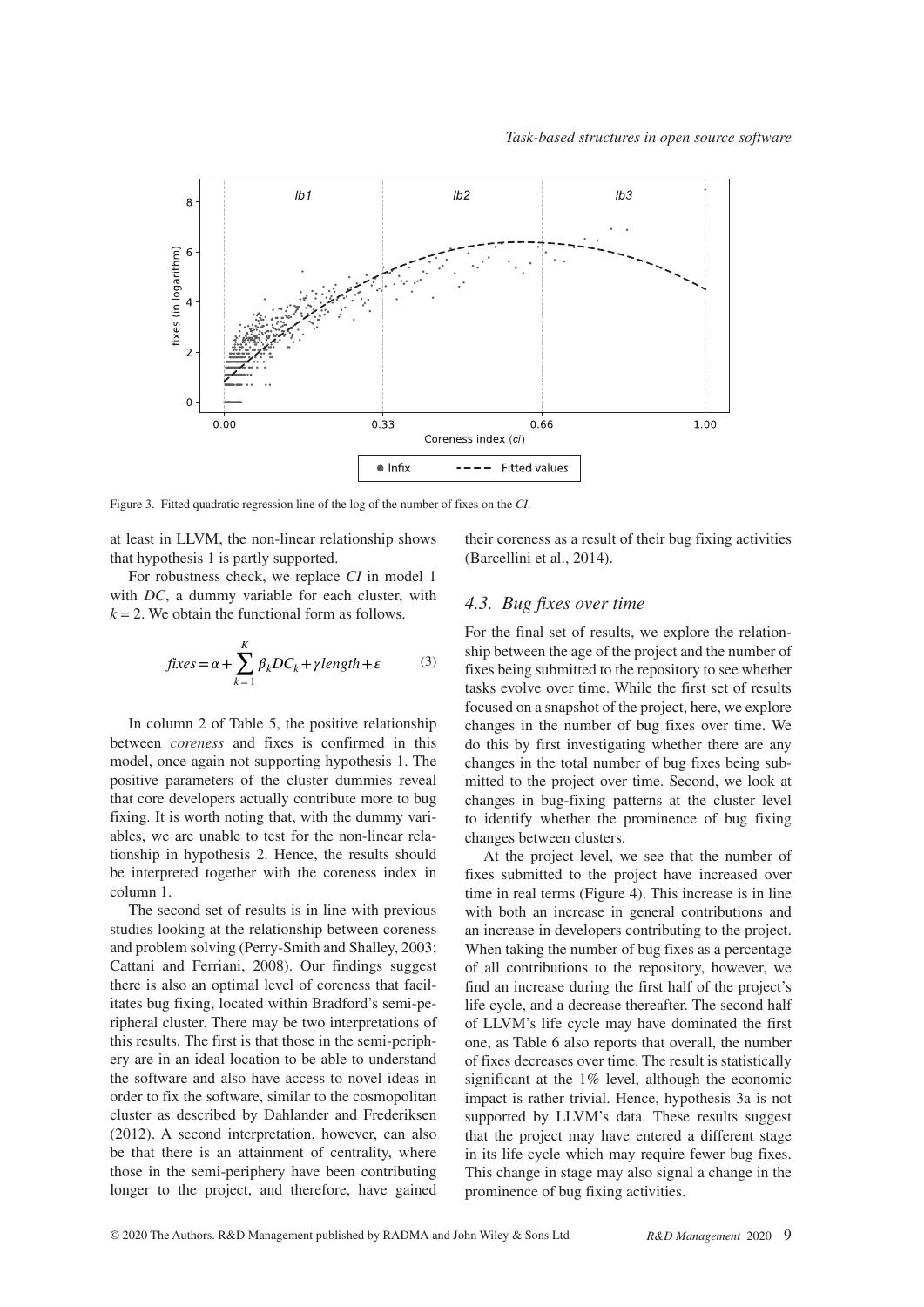

Figure 4. Total number of fixes submitted to the repository over time for each month (above) and as a percentage of total contributions (below).

| Variables      | Parameters     |  |
|----------------|----------------|--|
| $\mathbf{f}$   | $-0.00004***$  |  |
|                | 0.000          |  |
| dc2            | $0.46801$ ***  |  |
|                | (0.123)        |  |
| dc3            | 4.94703***     |  |
|                | (0.127)        |  |
| $dc2*t$        | $-0.00002$ *** |  |
|                | (0.000)        |  |
| $dc3*t$        | $-0.00024***$  |  |
|                | (0.000)        |  |
| cons           | 1.13001***     |  |
|                | (0.082)        |  |
| N              | 59,527         |  |
| R <sub>2</sub> | 10.11%         |  |

Table 6. This table reports the panel regression results of the relationship between coreness and fixes over time

Contribution data are used in this analysis. The dependent variable is the number of fixes,  $t$  is a time variable,  $dc<sub>2</sub>$  and  $dc<sub>3</sub>$  are dummies for users in cluster 2 and 3, respectively, with cluster 3 being at the core. *N* is the number of observation, R2 is the overall R-squared, standard errors in parentheses, \_cons is a constant term, \*,\*\*,\*\*\*: significant at the  $10\%$ , 5% and 1% levels.

In Table 6, we can observe whether there are changes to the number of fixes being submitted to

the project at the cluster level. Our analysis shows this to be the case. In particular, relative to *bl1* (the periphery), we observe a larger decrease in fixes over time for users in *bl3* (core). A similar finding is reported for users in *bl2* (semi-periphery). The results are statistically significant, however, with a small magnitude, which is to be expected due to the data being measured at daily frequency. To this end, in LLVM, hypothesis 3b is also not supported by the data.

To a certain extent, this last set of results supports findings from studies on the duality of the core and periphery, where bug fixing activity moves to the peripheral cluster as the project progresses, (Capiluppi and Michlmayr, 2007). This set of results therefore implies that specialisation of bug fixing activities by the peripheral cluster emerges over time as the project moves through its life cycle.

## **5. Discussion and conclusion**

In this study, we investigate the link between tasks and community structure by looking at bug-fixing patterns in the LLVM OSS project. The extant literature on OSS developer communities has stated that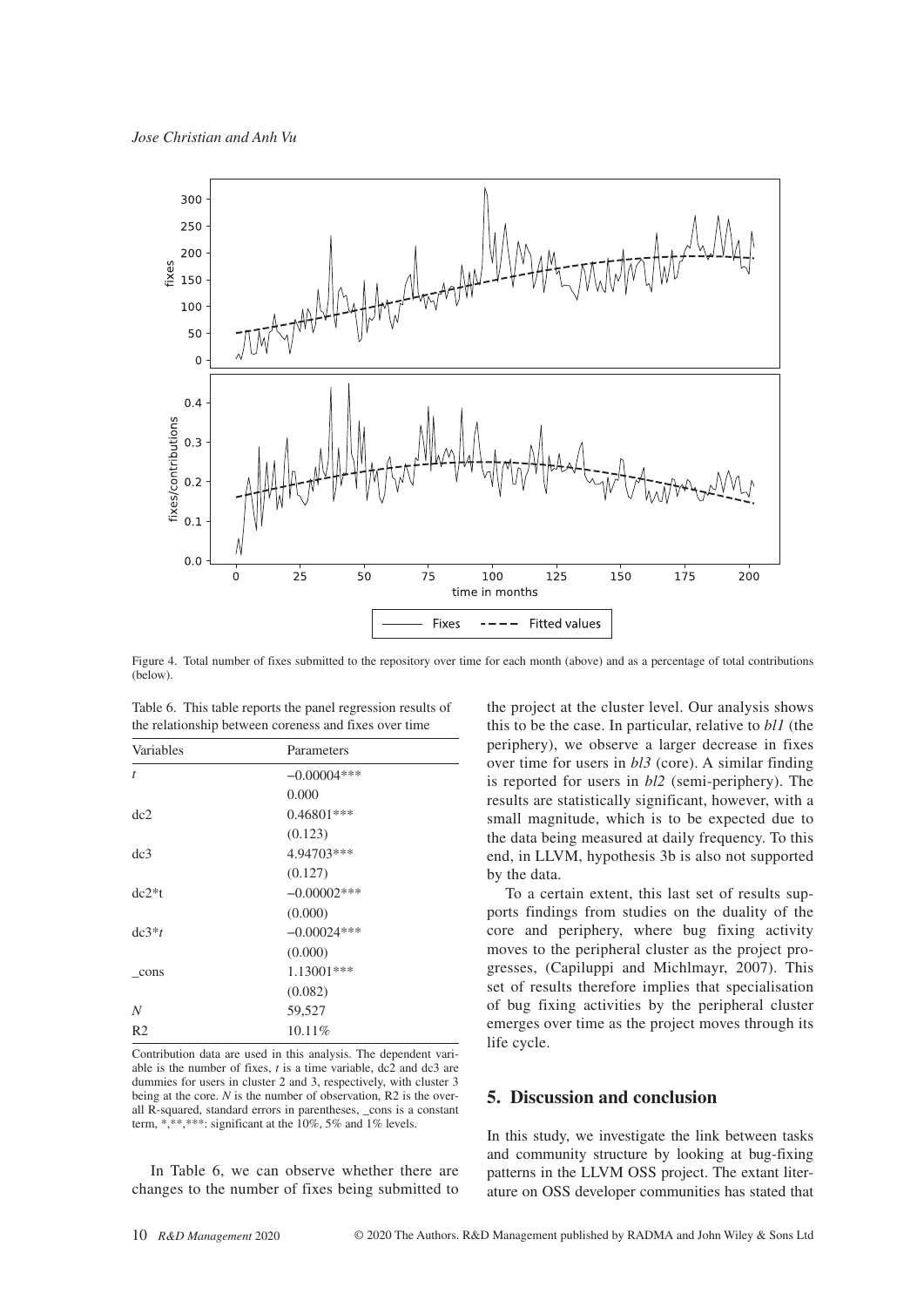there is a long-standing relationship between community structure and the roles that individuals carry out within the project. This has been exemplified by the core-periphery and onion model that give specific roles or functions depending on an individual's position within the structure. Despite the ubiquity of these models, there is little empirical evidence to support many of the inferences being made. To address this, we used a most common form of development task, bug fixing, to identify its relationship to community structure.

This study makes three significant findings. First, it finds that bug fixing activities are carried out by most individuals in the OSS community irrespective of their structural position. Second, we find, however, that there is an inverse U-shaped relationship between 'coreness' and bug fixes, where the number of fixes submitted increases with centrality but then tapers off as it gets closer to the core. Finally, we find evidence to suggest that bug-fixing patterns evolve over time, with those in the core and semi-periphery carrying out fewer bug fixes over time when compared to those in the periphery. These results provide a deeper understanding of the relationship between tasks and community structure.

Our first research question focuses on whether peripheral developers specialise in bug fixing as suggested in the onion model. The onion model has emerged as an important tool for understanding how OSS communities work, with each layer visually representing task groups, their size and their impact on the development process. Linking bug fixing activities to peripheral developers has been one of the consistent characteristics of the onion model. Our study, however, finds no empirical evidence to support this assumption. When looking at all contributions made to the repository, irrespective of time, we find that both core and peripheral subgroups contribute to bug fixing activities in roughly equal measures. Our findings do not support the link between bug-fixing tasks and structure as presented in the onion model.

Given that the intuitive model offered no clear evidence of tasks specialisation, we then utilised the continuous model to address our second research question on the relationship between centrality and bug fixing activities. Our study finds that the continuous model proposed by Borgatti and Everett (1999) provides a more accurate link between an individual's position within the community and their ability to carry out certain tasks. Our study provides empirical evidence that there is an optimal level of 'coreness' that leads to a higher level of bug fixing contributions. In doing so, our study supports previous findings in social network theory linking network structure to problem-solving ability (Dahlander

and Frederiksen, 2012). As a task-related structure, therefore, our study provides empirical evidence to support the continuous model linking 'coreness' with bug fixing.

Finally, both the intuitive and continuous core-periphery models used are a static representation of structure. For our third research question, we assess if these structures change over time. Our study provides empirical evidence suggesting that project structures and tasks may evolve over time. Studies have long acknowledged the different stages in OSS development processes (Capiluppi and Michlmayr, 2007), but these have not been taken into account when looking at their implication of task-related structures. Our findings show that, while bug fixing activities decreased over time, those carried out by peripheral developers decreased at a lower rate than those closer to the core. Our findings add to the dynamic view of task-related structures by opening up the idea that the prominence of tasks evolves over time. When relating this to the onion model, therefore, it could be that the model symbolises the community structure at a specific point in time towards the later stages of the project's life cycle. A different onion model could potentially emerge when looking at earlier stages, such as the initial prototype stage before the software is released to the general public.

#### *5.1. Managerial implications*

The findings from this study have implications for both project owner and core developers. First, the results in this study provide project owners with insights on how to manage participation in specific tasks within the development process. A significant portion of the literature on open source membership management focuses on the process of gaining access and increasing authority within a project as contributors progress through the onion model (Dahlander and O'Mahony, 2011; Jergensen et al., 2011). Our findings provide an additional trajectory which emphasises access to knowledge and influence required to carry out specific development tasks. To this point project leaders should recognise the importance of facilitating the transition from periphery to semi-periphery. This could be done by curating and providing simpler tasks for newcomers in order to help them gain the required knowledge and skills to contribute with more critical submission in the future.

A second managerial implication involves the change in roles for project leaders. Past studies have focused on how an individual's role in the project changes as they gain centrality (von Krogh et al., 2003; Dahlander and O'Mahony, 2011). The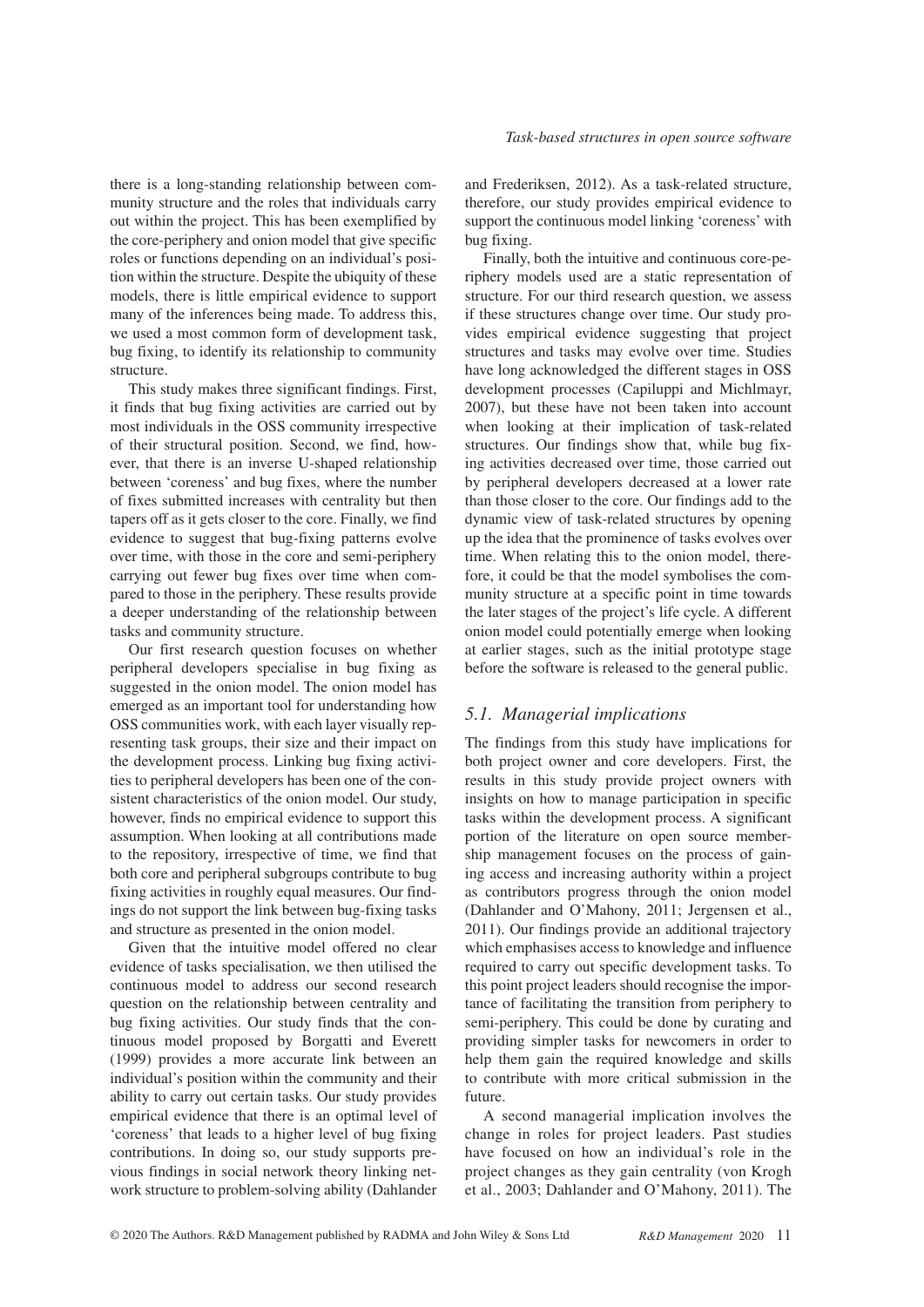findings in this study suggest that, while an individual's position within the community structure may remain the same, their role in the project may change over time. This was particularly evident in the observed decrease in bug fixing contributions by the core, implying that core developer and project leaders may shift from a technical to managerial roles over time as the number of contributors increases. Project leaders and core developers should, therefore, be aware of the need to acquire non-technical skills to manage the project through its life cycle.

## *5.2. Limitations*

This study is not without its limitations. The two main limitations are its level of analysis and its focus on community structure. Our study focuses on bug fixing activities within a singular community (software developers) active within one production area (the repository). Our specific focus does not take into account other tasks included in the onion structure, such as community manager or passive user. This therefore presents a limitation in that the core-periphery structure is measured within narrow boundaries. Extending these boundaries to include project level tasks may provide different results. The second limitation is that it does not take into account the socio-technical structure of complex open source projects (Amrit, 2008). This is to say, some of the projects are highly modular and developers often limit their contributions to specific modules. Future studies could, therefore, aim to observe similar patterns in both the core section of the code and how these differ from the peripheral modules. Taking the socio-technical structure into account, specifically at modularity, may provide further insights into task-related structures.

## **References**

- Amrit, C. (2008) *Improving Coordination in Software Development through Social and Technical Network Analysis*. Enschede: University of Twente. [https://resea](https://research.utwente.nl/en/publications/improving-coordination-in-software-development-through-social-and) [rch.utwente.nl/en/publications/improving-coordinati](https://research.utwente.nl/en/publications/improving-coordination-in-software-development-through-social-and) [on-in-software-development-through-social-and](https://research.utwente.nl/en/publications/improving-coordination-in-software-development-through-social-and)
- Bach, P. and Twidale, M. (2010) Social participation in open source: what it means for designers. *Interactions*, **17**, 3, 70–74. Available at: [http://dl.acm.org/citation.](http://dl.acm.org/citation.cfm?id=1744177) [cfm?id=1744177.](http://dl.acm.org/citation.cfm?id=1744177)
- Barcellini, F., Détienne, F., and Burkhardt, J.M. (2014) A situated approach of roles and participation in open source software communities. *Human-Computer Interaction*, **29**, 3, 205–255.
- Becker, M.H. (1970) Sociometric location and innovativeness: reformulation and extension of the diffusion

model. *American Sociological Review*, **35**, 2, 267–282. <https://doi.org/10.2307/2093205>.

- Bieneman, C. and Barton, K. (2019) *How to Contribute to LLVM*. Available at: https://youtu.be/C5Y977rLqpw (accessed 30 March 2020).
- Bird, S., Klein, E., and Loper, E. (2009). *Natural Language Processing with Python: Analysing Text with the Natural Language Toolkit*. Sebastopol, CA: O'Reilly Media.
- Borgatti, S.P. and Everett, M.G. (1999) Models of core/ periphery structures. *Social Networks*, **21**, 375–395.
- Bradford, S.C. (1934) Sources of information on specific sources. *Engineering: An Illustrated Weekly Journal*, **137**, 3550, 176–180.
- Burt, R.S. (2004) Structural holes and good ideas. *American Journal of Sociology*, **110**, 2, 349–399. [https://](https://doi.org/10.1086/421787) [doi.org/10.1086/421787.](https://doi.org/10.1086/421787)
- Capiluppi, A. and Michlmayr, M. (2007) From the cathedral to the bazaar: an empirical study of the lifecycle of volunteer community projects. *IFIP International Federation for Information Processing*, **234**, 31–44. [https://doi.org/10.1007/978-0-387-72486-7\\_3](https://doi.org/10.1007/978-0-387-72486-7_3).
- Cattani, G. and Ferriani, S. (2008). A core/periphery perspective on individual creative performance: social networks and cinematic achievements in the hollywood film industry. *Organization Science*, **19**, 6, 824–844. <https://doi.org/10.1287/orsc.1070.0350>.
- Chisnall, D. (2017) Modern Intermediate Representations (IR). In: *LLVM Summer School*, Paris.
- Christian, J. (2016) *The User Organisation: Governance and Structure in an Open Source Project*. University of Brighton. Available at: [http://eprints.brighton.](http://eprints.brighton.ac.uk/15449/) [ac.uk/15449/.](http://eprints.brighton.ac.uk/15449/)
- Chu, K.M. and Chan, H.C. (2009) Community based innovation: its antecedents and its impact on innovation success. *Internet Research*, **19**, 5, 496–516.
- Cox, A. (1998) Cathedrals, Bazaars and the Town Council. *Slashdot.org*, pp. 12–14. Available at: [https://news.slash](https://news.slashdot.org/story/98/10/13/1423253/featurecathedrals-bazaars-and-the-town-council) [dot.org/story/98/10/13/1423253/featurecathedrals-ba](https://news.slashdot.org/story/98/10/13/1423253/featurecathedrals-bazaars-and-the-town-council)[zaars-and-the-town-council.](https://news.slashdot.org/story/98/10/13/1423253/featurecathedrals-bazaars-and-the-town-council)
- Crowston, K. and Howison, J. (2005) The social structure of free and open source software development. *First Monday*. <http://dx.doi.org/10.5210/fm.v10i2.1207>
- Crowston, K. and Howison, J. (2006) Hierarchy and centralization in free and open source software team communications. *Knowledge, Technology & Policy*, **18**, 4, 65–85. [https://doi.org/10.1007/s12130-006-1004-8.](https://doi.org/10.1007/s12130-006-1004-8)
- Crowston, K. and Scozzi, B. (2008) Bug fixing practices within free/libre open source software development teams. *Journal of Database Management*, **19**, 2, 1–30. [https://doi.org/10.4018/jdm.2008040101.](https://doi.org/10.4018/jdm.2008040101)
- Crowston, K., Wei, K., Li, Q., and Howison, J. (2006) Core and periphery in Free/Libre and open source software team communications. In: *Proceedings of the 39th Hawaii International Conference on System Sciences*, Kauia, HI. pp. 65–85.
- Crowston, K., Wei, K., Howison, J., and Wiggins, A. (2012) Free/Libre open-source software development: what we know and what we do not know. *ACM Computing Surveys*. **44**, 2, 1–35. [https://doi.org/10.1145/20891](https://doi.org/10.1145/2089125.2089127) [25.2089127.](https://doi.org/10.1145/2089125.2089127)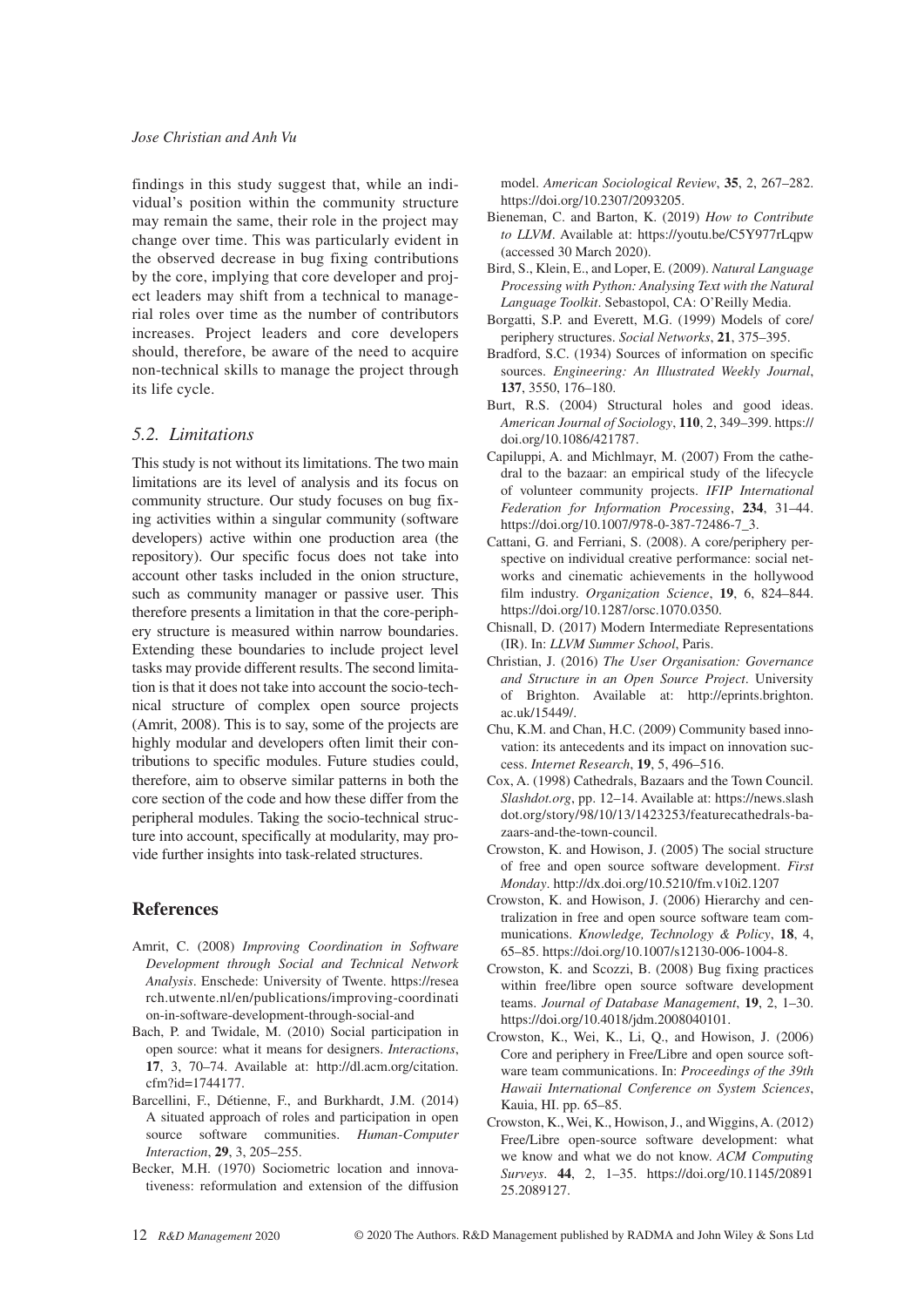- Dahlander, L. and Frederiksen, L. (2012) The core and cosmopolitans: a relational view of innovation in user communities. *Organization Science*, **23**, 4, 988–1007. <https://doi.org/10.1287/orsc.1110.0673>.
- Dahlander, L. and O'Mahony, S. (2011) Progressing to the center: coordinating project work. *Organization Science*, **22**, 4, 961–979.
- Dahlander, L., Frederiksen, L., and Rullani, F. (2008) Online communities and open innovation: governance and symbolic value creation. *Industry and Innovation*, **15**, 2, 115–123. [https://doi.org/10.1080/1366271080](https://doi.org/10.1080/13662710801970076) [1970076](https://doi.org/10.1080/13662710801970076).
- Daniel, S. and Stewart, K. (2016) Open source project success: resource access, flow, and integration. *Journal of Strategic Information Systems*, **25**(3), 159–176. [https://](https://doi.org/10.1016/j.jsis.2016.02.006) [doi.org/10.1016/j.jsis.2016.02.006.](https://doi.org/10.1016/j.jsis.2016.02.006)
- Fielding, R.T. (1999) Shared leadership in the Apache Project. *Communications of the ACM*, **42**, 4, 42–43. <https://doi.org/10.4135/9781483349107.n9>.
- Franck, E. and Jungwirth, C. (2003) Reconciling rent-seekers and donators - the governance structure of open source. *Journal of Management and Governance*, **7**, 4, 401–421. <https://doi.org/10.1023/A:1026261005092>.
- Gastwirth, J.L. (1971) A general definition of the Lorenz Curve. *Econometrica*, **39**, 6, 1037–1039. [https://doi.](https://doi.org/10.1090/ulect/038/03) [org/10.1090/ulect/038/03.](https://doi.org/10.1090/ulect/038/03)
- Gastwirth, J.L. (1972) The estimation of the Lorenz Curve and Gini Index. *The Review of Economics and Statistics*, **54**, 3, 306. [https://doi.org/10.2307/1937992.](https://doi.org/10.2307/1937992)
- Glass, R. (2003) A sociopolitical look at Open Source. *Communications of the ACM*, **46**, 11, 21–23. [https://doi.](https://doi.org/10.1109/MC.2004.38) [org/10.1109/MC.2004.38](https://doi.org/10.1109/MC.2004.38).
- Granovetter, M.S. (1973) The strength of weak ties. *American Journal of Sociology*, **78**, 6, 1360–1380. <https://doi.org/10.4324/9780429499821-43>.
- Hargadon, A.B. (2006) Bridging old world and building new ones: towards a microsociology of creativity. In: *Creativity and Innovation in Organizational Teams*. Brighton, UK: Psychology Press. pp. 199–216.
- Hienerth, C., Von Hippel, E., and Berg Jensen, M. (2014) User community vs. producer innovation development efficiency: a first empirical study. *Research Policy*, **43**, 1, 190–201. [https://doi.org/10.1016/j.respol.2013.07.010.](https://doi.org/10.1016/j.respol.2013.07.010)
- Hossain, L. and Zhu, D. (2009) Social networks and coordination performance of distributed software development teams. *The Journal of High Technology Management Research*, **20**, 1, 52–61.
- Jensen, C. and Scacchi, W. (2007) Role migration and advancement processes in OSSD projects. In: *29th IEEE/ ACM International Conference on Software Engineering (ICSE'07)*, Minneapolis, MN. pp. 364–374.
- Jergensen, C., Sarma, A., and Wagstrom, P. (2011) The onion patch: migration in open source ecosystems. In: *Proceedings of the 19th ACM SIGSOFT symposium and the 13th European conference on Foundations of software engineering - SIGSOFT/FSE '11*, p. 70. [https://doi.](https://doi.org/10.1145/2025113.2025127) [org/10.1145/2025113.2025127](https://doi.org/10.1145/2025113.2025127).
- Jergensen, N. (2001) Putting it all in the trunk: incremental software devevolpment in the FreeBSD open source project. *Information Systems Journal*, **11**, 321–336.

#### *Task-based structures in open source software*

- Kilamo, T., Hammouda, I., Mikkonen, T., and Aaltonen, T. (2012) From proprietary to open source – growing an open source ecosystem. *Journal of Systems and Software*, **85**, 7, 1467–1478. [https://doi.org/10.1016/j.](https://doi.org/10.1016/j.jss.2011.06.071) [jss.2011.06.071](https://doi.org/10.1016/j.jss.2011.06.071).
- Kuk, G. (2006) Strategic interaction and knowledge sharing in the KDE developer mailing list. *Management Science*, **52**, 7, 1031–1042. [https://doi.org/10.1287/](https://doi.org/10.1287/mnsc.1060.0551) [mnsc.1060.0551](https://doi.org/10.1287/mnsc.1060.0551).
- Lakhani, K.R. (2006) *The Core and the Periphery in Distributed and Self-Organizing Innovation Systems*. Cambridge, MA: Massachusetts Institute of Technology. <https://dspace.mit.edu/handle/1721.1/34144>
- de Laat, P.B. (2007) Governance of open source software: state of the art. *Journal of Management and Governance*, **11**(2), 165–177. [https://doi.org/10.1007/](https://doi.org/10.1007/s10997-007-9022-9) [s10997-007-9022-9.](https://doi.org/10.1007/s10997-007-9022-9)
- Lakhani, K.R. and von Hippel, E. (2003) How open source software works: user-to-user assistance. *Research Policy*, **32**, 6, 923–943.
- Lattner, C. (2008) LLVM and Clang: Next generation compiler technology LLVM: low level virtual machine. *The BSD Conference*, Ottawa, Canada.
- Lave, J. and Wenger, E. (1991) *Situated Learning: Legitimate Peripheral Participation*. Cambridge: Cambridge University Press.
- Lee, G.K. and Cole, R.E. (2003) From a firm-based to a community-based model of knowledge creation: the case of the Linux Kernel development. *Organization Science*, **14**, 6, 633–649.
- Lehmann, F. (2004) FLOSS developers as a social formation. *First Monday*. [http://dx.doi.org/10.5210/](http://dx.doi.org/10.5210/fm.v9i11.1186) [fm.v9i11.1186](http://dx.doi.org/10.5210/fm.v9i11.1186)
- Lin, Y. (2005) The future of sociology of FLOSS. *First Monday*, **2**, 1–5.
- LLVM. (2007a) *2007 LLVM Developers' Meeting: V. Adve & C. Lattner, "A brief history of LLVM"*. Available at: <https://youtu.be/FNtmemyeEHY>.
- LLVM. (2007b) *LLVM Developers' Meeting Proceedings*. Available at:<https://llvm.org/devmtg/2007-05/> (accessed 30 March 2020).
- LLVM. (n.d.) *LLVM Users*. Available at: [http://llvm.org/](http://llvm.org/Users.html) [Users.html](http://llvm.org/Users.html) (accessed 31 March 2020).
- Madey, G., Freeh, V., and Tynan, R. (2004) Modeling the Free/Open source software community: a quantitative investigation. *FreeOpen Source Software Development*, 203–220. Available at: [http://www.amazon.com/Free-](http://www.amazon.com/Free-Open-Source-Software-Development/dp/1591403693)[Open-Source-Software-Development/dp/1591403693.](http://www.amazon.com/Free-Open-Source-Software-Development/dp/1591403693)
- McPherson, M., Smith-Lovin, L., and Cook, J.M. (2001) Birds of a feather: homophily in social networks. *Annual Review of Sociology*, **21**, 7, 415–444.
- Mockus, A., Fielding, R., and Herbsleb, J. (2002) Two case studies of open source software development: Apache and Mozilla. *ACM Transactions on Software Engineering and Methodology (TOSEM)*, **11**, 3, 309– 346. [https://doi.org/10.1145/567793.567795.](https://doi.org/10.1145/567793.567795)
- Monteiro, E., Østerlie, T., Rolland, K.H., and Røyrvik, E. (2004) *Keeping It Going: The Everyday Practices of Open Source Software*. Working paper. Trondheim, Norway: Department of Computer and Information